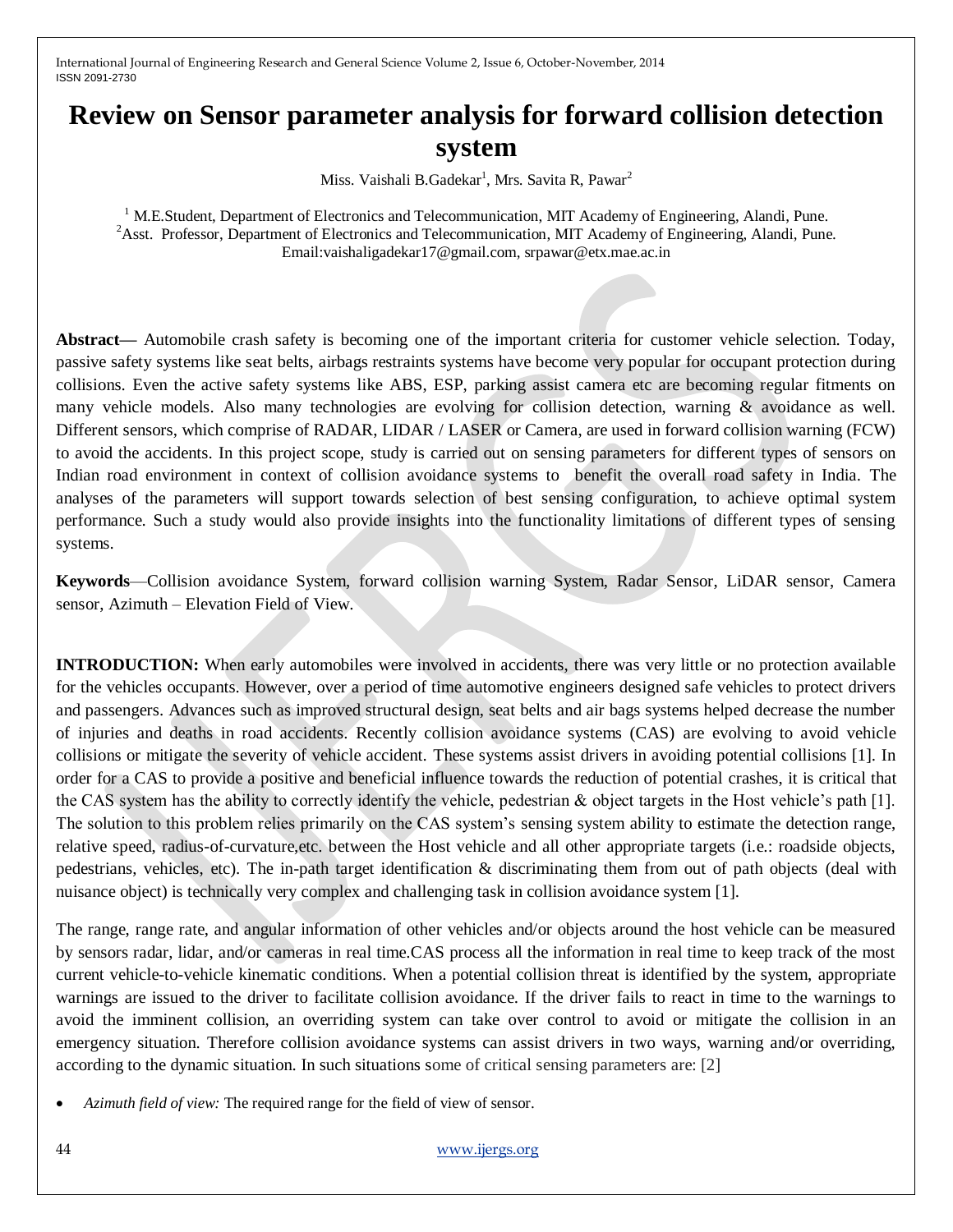- *Elevation Field of View (FOV):* By determining a suitable value for the elevation FOV parameter helps sensor to keep track of objects which are within range and azimuth FOV and account for road tilt (5% grade), road variation, sensor misalignment, and vehicle pitch.
- *Operating Range:* Sensor is required to detect/track stopped objects at a range that provides time for driver reaction.
- *Range Rate:* Needs to be large to avoid aliasing or dropping target tracks.

#### **FORWARD COLLISION DETECTION SENSORS:**

- **1. RADAR SENSOR:** RADAR which stands for Radio Detection and Ranging is a system that uses electromagnetic waves for detecting, locating, tracking and identifying moving and fixed objects at considerable distances. In this technology the distance from the object is calculated through the echoes that are sent back from the object. Radar transmitter transmits electro-magnetic waves through a directional antenna in any given direction in a focused manner. A part of the transmitted energy is absorbed by the atmosphere. Some of the energy travels further through the atmosphere and a fraction of it is scattered backward by the targets and is received by the radar receiver. The amount of received power depends upon radar parameters like transmitted power, radar wavelength, horizontal and vertical beam widths, scattering cross section of the target atmospheric characteristics etc.In the Forward Collision Warning System, Doppler Effect based radar transmits and detects electromagnetic waves and the time taken for detection after transmission helps to determine the distance from the lead vehicle or obstacle. Although the amount of signal returned is tiny, radio signals can easily be detected and amplified [5]. Radar radio waves can be easily generated at any desired strength, detected at even tiny powers, and then amplified many times. Thus radar is suited to detecting objects at very large ranges where other reflections, like sound or visible light, would be too weak to detect. The determination of the position of an object is done through the Time-of-flight and angle measurement. In process of Time-of-flight measurements, electromagnetic energy is sent toward objects and the returning echoes are observed. The measured time difference and the speed of the signal allow calculating the distance to the object. The Speed measurement is made through the "Doppler Effect". The base of Doppler Effect is change of wavelength due to the changing gap between waves. In the automobile industry there are two kinds of RADAR: short range and long range RADAR. Short range RADAR (24 GHz) reaches approximately a range of 0.2-20 m, while long range RADAR (76-77 GHz) reaches a distance between 1-200 m. The characteristics from RADAR change a lot depending on short range or long range [6].
- **2. LIDAR SENSOR:** LIDAR (Light Detection and Ranging; or Laser Imaging Detection and Ranging) is a technology that determines distance to an object or surface using laser pulses. As in the similar radar technology, which uses radio wave instead of light, determination of the range to an object is done by measuring the time delay between transmission of a pulse and detection of the reflected signal. The main difference between lidar and radar is that much shorter wavelengths of the electromagnetic spectrum are used, usually in the ultraviolet, visible, or near infrared. Lidars provide range, range rate, azimuth and elevation measurements. Laser based ranging is a time-of-flight measurement of a light beam from a light source to a target and back. In these systems, the laser scanner device encompasses a transmitter and receiver. When the beam hits an object, part of the incident beam energy is reflected, indicated by the red arrows representing a hemispherical radiation pattern. The receiver is located near the laser; it is an optical system that captures the energy radiated back from the target object. The received signal is further processed to compute the distance from the Lidar to the object. In the path from the transmitter to the target object, the beam is spreading with a small angle .This spreading causes a decrease in intensity as the distance increases and is referred to as geometric loss. The medium through which the light travels might absorb or scatter the light which introduces a path loss that increases with the distance to the target[6].



Figure 1 : Operating principle of Lidar

45 [www.ijergs.org](http://www.ijergs.org/)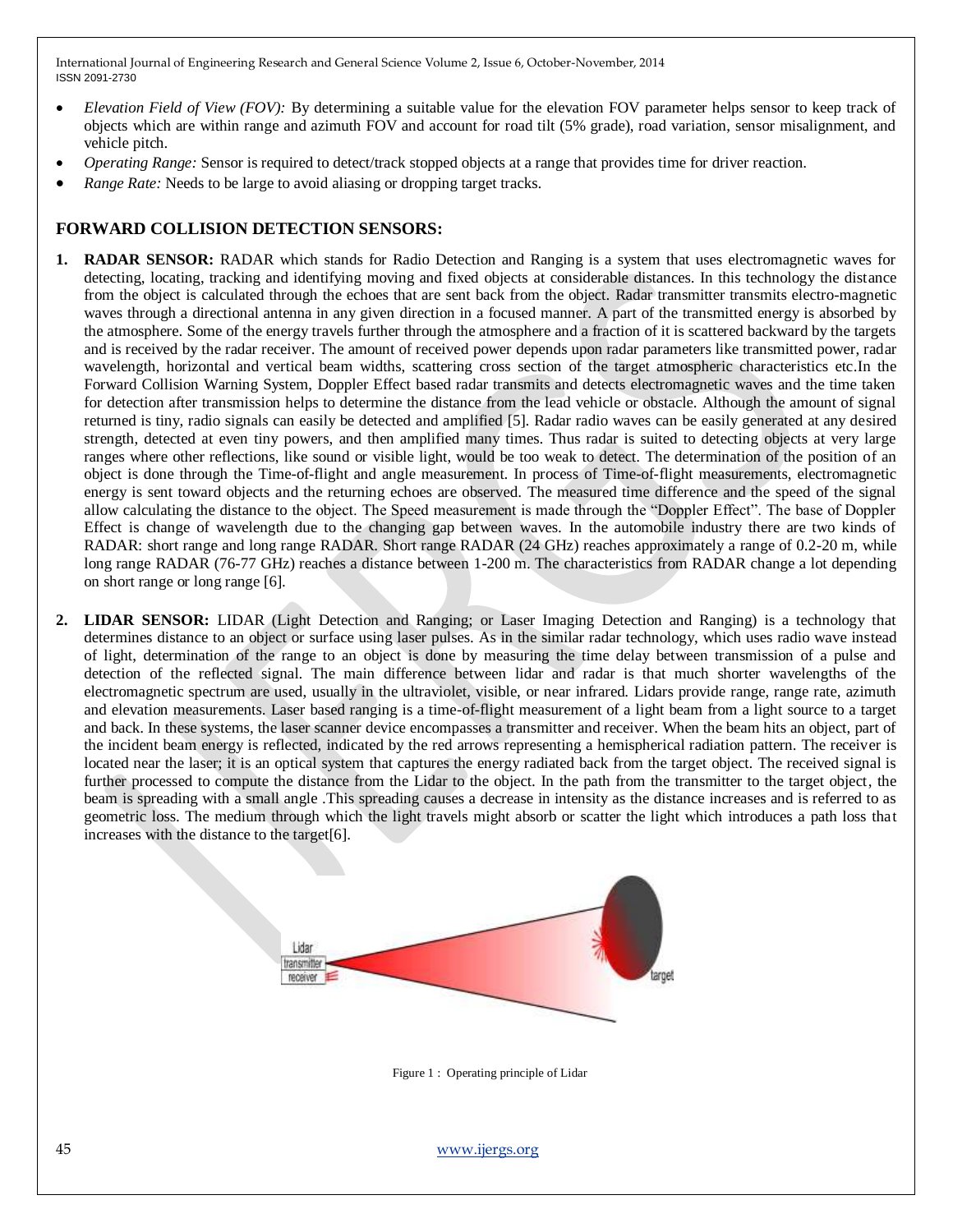**3. CAMERA SENSOR:** Vision systems use one or several cameras together with a microprocessor to perform image processing. Since they operate in the visible light region, their capabilities are similar to that of our own eyes. In this type of FCWS, a camera based sensor is used to detect car/obstacle in front of the host vehicle. Camera based FCWS are typically used for medium range, medium field of view detection. The camera system can be charge coupled device (CCD) based or Complementary Metal Oxide Semiconductor (CMOS) based [5].

The two main types of system are:

- *Single camera systems* using either a monochrome or a color camera. One use in automotive applications for single camera systems is to monitor the lane markings in lane-keeping aid systems.
- *Stereo camera systems* A stereo camera system provides a 3D image by combining the images from two (or more) cameras. In such a system, range can be measured through triangulation. Because of the 3D information obstacle detection is easier. Generally, shape or pattern recognition is not needed to the same extent as for a single camera system.

The performance of a vision system depends on among other thing the optics, the size of the sensor, number of pixels, and the dynamic range. The update frequency of many vision sensors is 25 Hz

The most important measurements provided by the automotive sensor are range, range rate, azimuth angle, and elevation angle as shown in following figure 2.



Figure 2: Measurements provided by the radar sensor are range, elevation angle and azimuth angle.

## **Commonly used Sensor Performance Comparison Matrix:**

| <b>Performance Factor's</b> |      | <b>Sensor</b> |       |              |
|-----------------------------|------|---------------|-------|--------------|
|                             |      | Radar         | Lidar | Vision based |
|                             | Rain |               |       |              |
|                             | Snow |               |       |              |
| Environmental               | Fog  |               |       |              |
|                             | Hail |               |       |              |

46 [www.ijergs.org](http://www.ijergs.org/)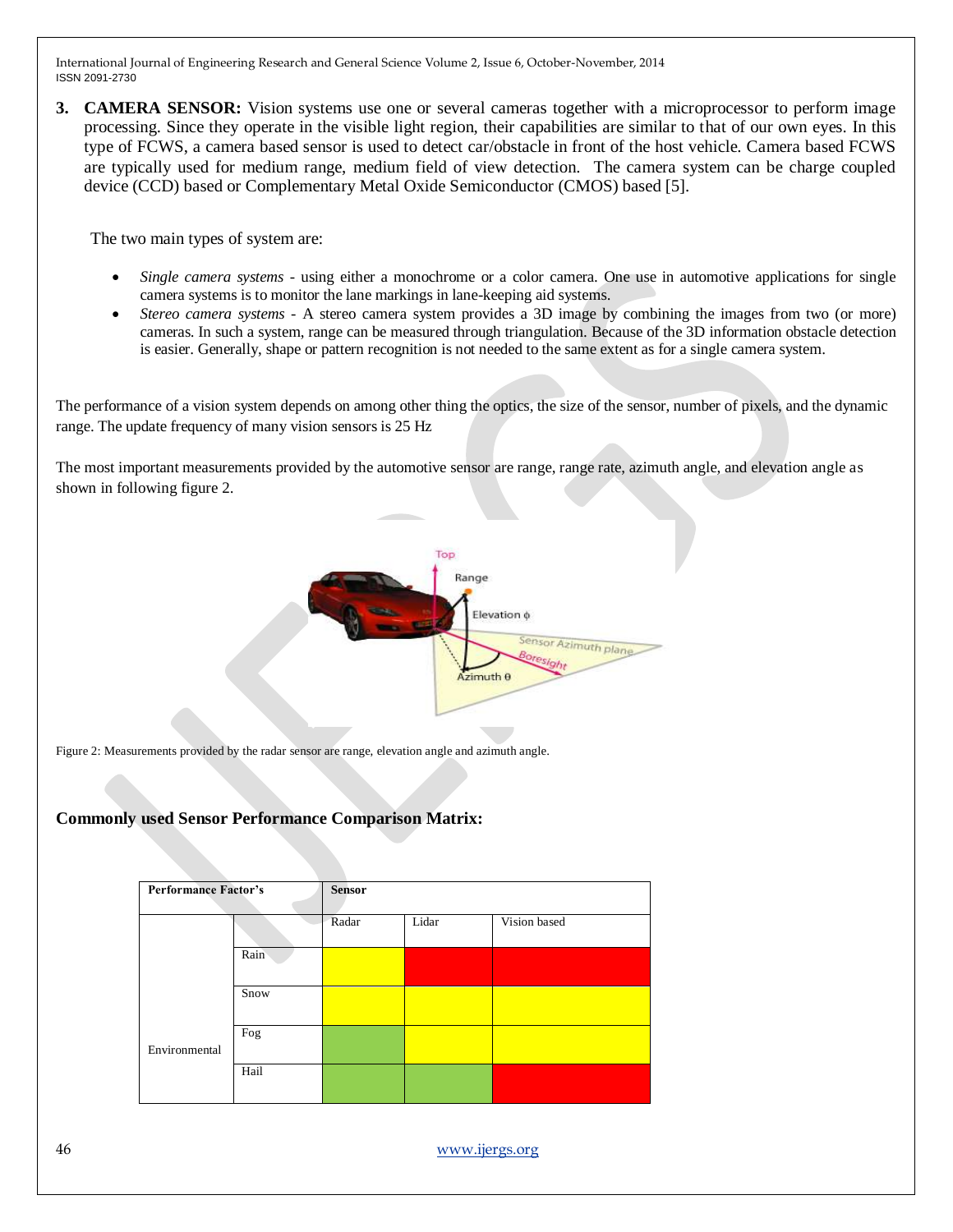| influence                        | Dust         |           |          |        |
|----------------------------------|--------------|-----------|----------|--------|
|                                  |              |           |          |        |
|                                  | Day-night    |           |          |        |
|                                  | operation    |           |          |        |
|                                  |              |           |          |        |
|                                  | Metallic     |           |          |        |
|                                  | object       |           |          |        |
| Object Type                      |              |           |          |        |
|                                  | Non-Metallic |           |          |        |
|                                  | object       |           |          |        |
|                                  |              |           |          |        |
| Object Discrimination capability |              |           |          |        |
|                                  |              |           |          |        |
| Range                            |              | 120-200 m | 50-150 m | 50-70m |
|                                  |              |           |          |        |

Good Performance

Degradation with

condition

Poor Performance

Table 1: Sensor Performance Comparison Matrix

## **METHODOLOGY**

The following methodology has been used to analysis the performance of the sensing parameter**.** The following flow diagram describes the steps of analysis which is described in the methodology.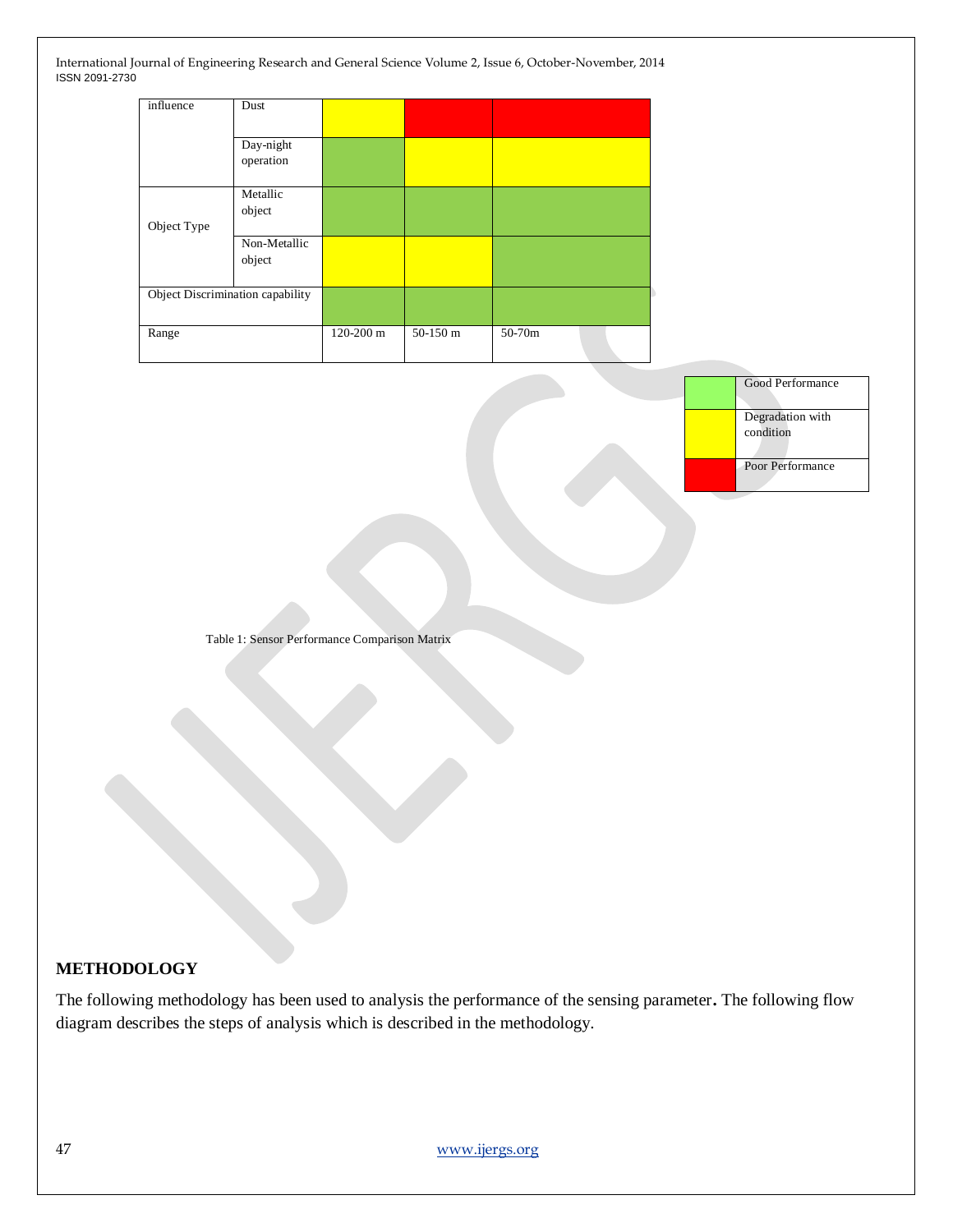| 1001120012100 |                                                                     |  |
|---------------|---------------------------------------------------------------------|--|
|               | Start<br>∬                                                          |  |
|               | Objective<br>∬                                                      |  |
|               | Sensor Study                                                        |  |
|               | ∬                                                                   |  |
|               | <b>Test Scenario</b><br>$\overline{\mathbb{Q}}$                     |  |
|               | Test Object<br>Ų                                                    |  |
|               | Sensor Parameter Study (DOE)                                        |  |
|               | Critical Sensor Parameter Identification                            |  |
|               |                                                                     |  |
|               | Robustness Study of critical parameter<br>$\overline{\mathbb{Q}}$   |  |
|               | Sensor configuration definition based on Robustness<br><b>Study</b> |  |
|               | Û<br>$\ensuremath{\mathsf{End}}$                                    |  |
| 48            | Figure 3: Flow chart -Project flow diagram<br>www.ijergs.org        |  |
|               |                                                                     |  |